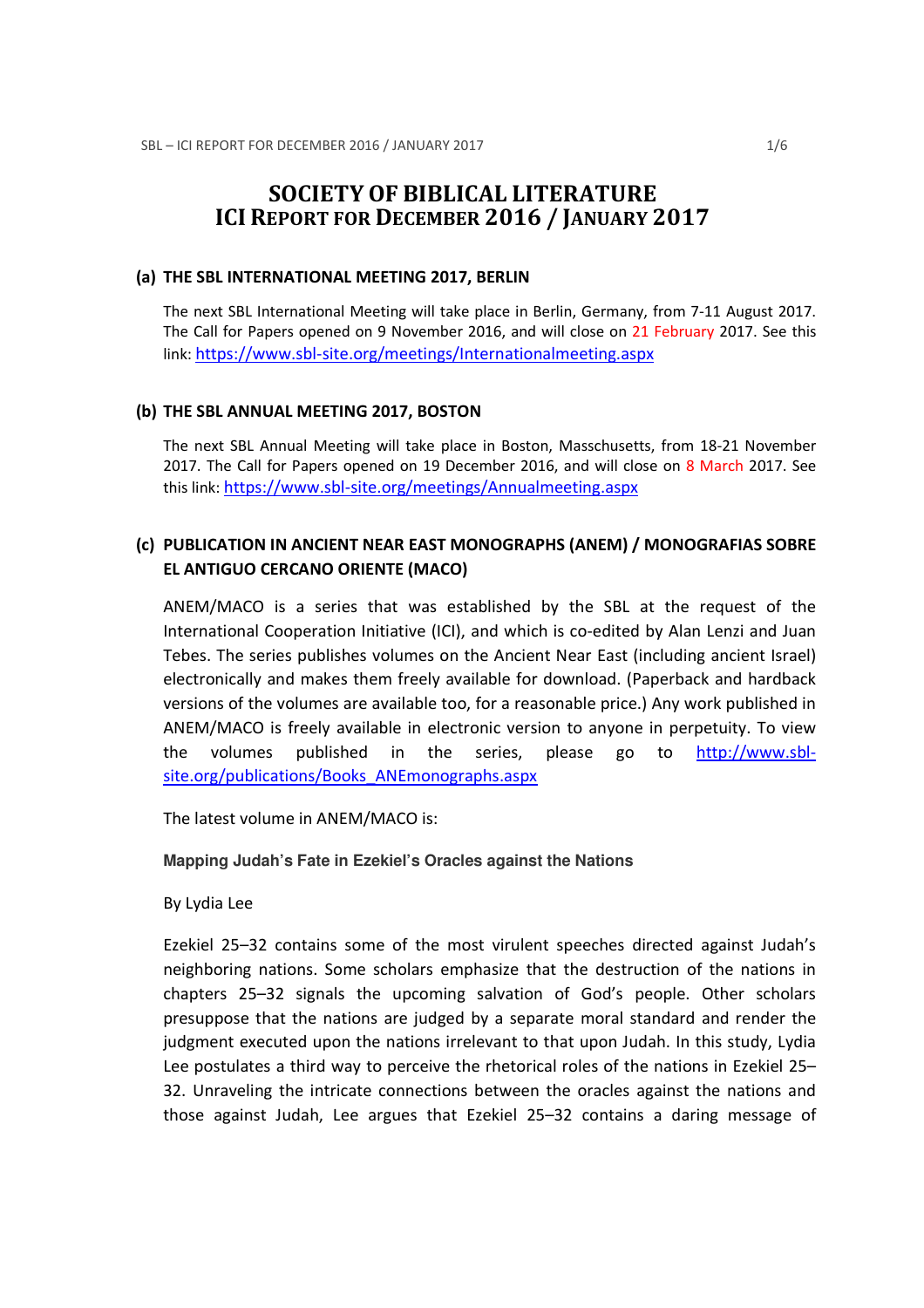judgment against not only the foreign nations but also Judah's land, temple, and nation. Lee places Ezekiel 25–32 in a broader context, considering how samples of its early reception within the prophetic book affirm or transform the bleak message about the oblique judgment for the house of Judah. For scholars interested in Ezekiel or the oracles against the nations, this study will offer a new way of thinking about the corpus concerning foreign nations.

To download the book for free, paste the following link into your browser: https://www.sbl-site.org/assets/pdfs/pubs/9780884141808\_OA.pdf

### (d) PUBLICATION IN INTERNATIONAL VOICES IN BIBLICAL STUDIES (IVBS)

IVBS is a series that was established by the SBL at the request of the International Cooperation Initiative (ICI), and which is co-edited by Monica Melanchthon and Jione Havea. IVBS encourages in particular submissions from scholars in the present seven international regions for which it has editorial boards: Africa, Central and Eastern Europe, Latin America, Middle East-South Asia, Northeast Asia, Pacific, and Southeast Asia. Interregional collaborations are also welcome. IVBS publishes works in English and in any other language for which its editors can find qualified peer reviewers. Any work published in IVBS is freely available to anyone in perpetuity. The series publishes work generally in the area of reception history and criticism. The scope is not limited to any particular biblical text or historical timeframe. The works will mainly be published in English and, wherever possible, also in primary languages of authors. For more information please go to http://ivbs.sbl-site.org/home.aspx. If you would consider publishing your work in this series, feel free to contact one of the two general editors, Monica Melanchthon or Jione Havea.

The latest volume in IVBS is:

# Reading Ruth in Asia

Edited by Jione Havea and Peter Lau

This monograph contains readings of texts and themes from the Book of Ruth by scholars from Asia. There is a strong mix of postcolonial and contextual flavors in the essays, which together give readers a taste of Biblical Criticism in Asia. Special attention is given to the literary, cultural, gender and minoritized subjects in the Book of Ruth.

To download the book for free, paste the following link into your browser: http://ivbs.sbl-site.org/uploads/9780884141006\_OA.pdf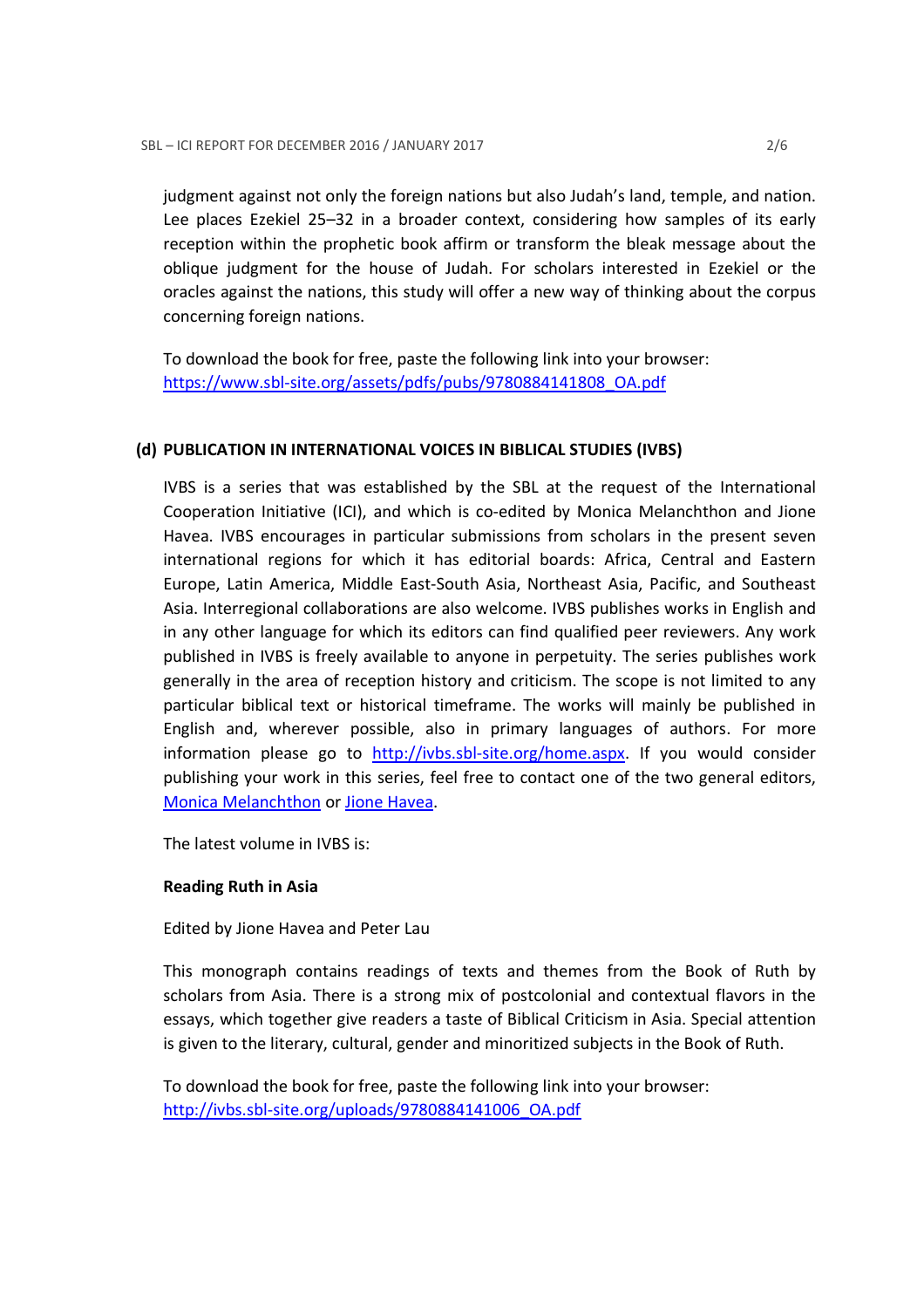### (e) PUBLICATIONS: ONLINE BOOKS – NEW BOOKS ADDED

(For the full list, please go to http://www.sbl-site.org/publications/Books\_ICIbooks.aspx)

### The Teachings of Addai.

Howard, George. The Teachings of Addai. Text and Translations 16. Atlanta: Scholars Press, 1981.

The Teaching of Addai, usually dated c. AD 400, is a Syriac account of King Abgar of Edessa (ostensibly Abgar V who ruled from 4 BC–7 AD and again from AD 13–50) and his contact with Jesus. The Abgar legend was very popular in the early church, especially the story about the exchange of correspondence between Jesus and Abgar.

### Refutation of All Heresies

Litwa, M. David. Refutation of All Heresies. WGRW 40. Atlanta: SBL Press, 2016.

The Refutation of All Heresies (ca. 225 CE) is a treasure-trove of ancient philosophy, astrology, medicine, magic, Gnostic thought, numerology, heresiography, ecclesial politics, and early Christian studies in general. Offered here for the first time in almost a century is a full English translation, along with a newly-edited Greek text, extensive notes, and a thorough introduction.

Roxana Flammini, and Juan Manual Tebes, eds. Interrelaciones e identidades culturales en el Cercano Oriente Antiguo. Buenos Aires: Instituto Multidisciplinario de Historia y Ciencias Humanas-CONICET, 2016.

This volume examines via world-system analysis the social dynamics of long-term and largescale political, economic and cultural interrelations in the Near East during the 2nd and 1st millennium BCE. Contributors include Philippe Beaujard, Jorge Cano Moreno, Romina Della Casa, Roxana Flammini, Graciela Gestoso Singer, Amir Gorzalczany, Juan Manuel Tebes.

### EXCITING DEVELOPMENT: Other Publishers' Resources and Resources in Spanish

Oxford University Press offers free and reduced rate access to dozens of countries. Learn more on their website.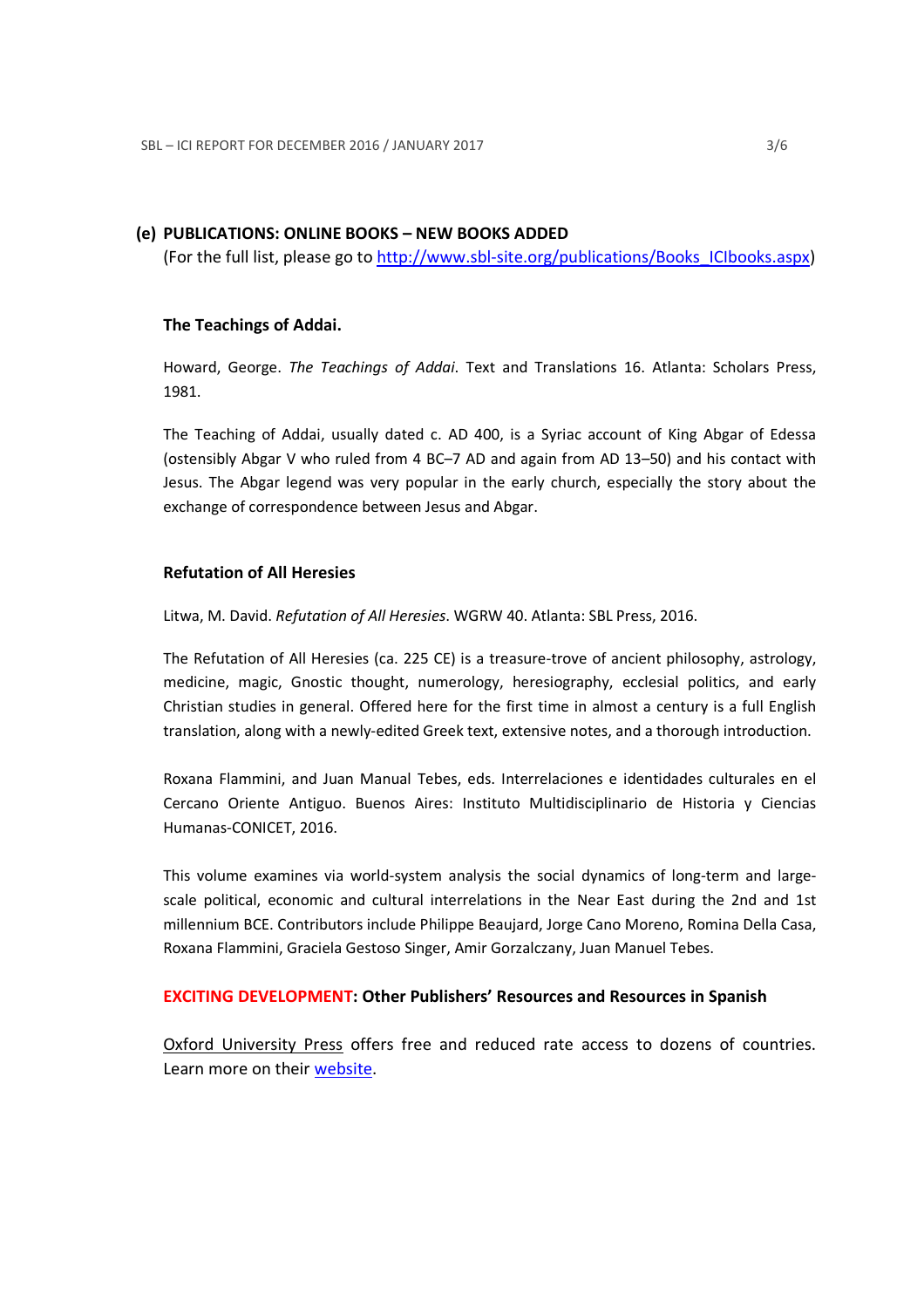We are also very excited that we have managed – through the facilitation of one of our ICI executive members (Juan Manuel Tebes) – to include some Spanish publications in our initiative. We thank the Instituto Multidisciplinario de Historia y Ciencias Humanas who is willing to make some direct links to free Spanish publications available on the ICI book repository page. See the following *link*. Links are available there to the following books (in Spanish):

- Excavation reports of Tell el-Ghaba (Egypt)
- Study of Stela of Gebel Barkal (Egypt)
- Proceedings I institute worshop (includes articles on ANE)
- Proceedings II institute worshop (includes articles on ANE)
- Proceedings III institute worshop (includes articles on ANE)

There is also a link to the following Spanish journal:

• Journal of Egyptological Studies

# (f) ICI TEACHING COLLABORATION PROGRAM

In order to facilitate the exchange of scholars and institutions in biblical studies across the globe, a teaching collaboration program is run by the ICI. The facility consists of lists of scholars and institutions interested in exchanges that are made available on the SBL website. See: http://sbl-site.org/educational/ICITeaching.aspx. If you or your institution is interested in such collaboration, please visit the site and enroll yourself in these lists. For more information, contact Jackie du Toit.

# (g) JOURNAL OF BIBLICAL LITERATURE (JBL) ARCHIVE

Take note that an archive with JBL articles from volume 122.1 of 2003 through volume 130.1 of 2011 is available online to people accessing the SBL website from any ICI country. See http://www.sbl-site.org/publications/ICI\_JBLarchive.aspx. All articles in those volumes can be downloaded for free!

# (h) THE SBL WEBSITE

The SBL website (on the SBL Press page) has a facility where one can search the full text of all SBL books! For this very convenient tool, see: http://sbl-site.org/publications/default.aspx

For searching reviews of a vast number of academic publications, see the website of Review of Biblical Literature (RBL) at (you have to log in with your membership number): http://www.bookreviews.org/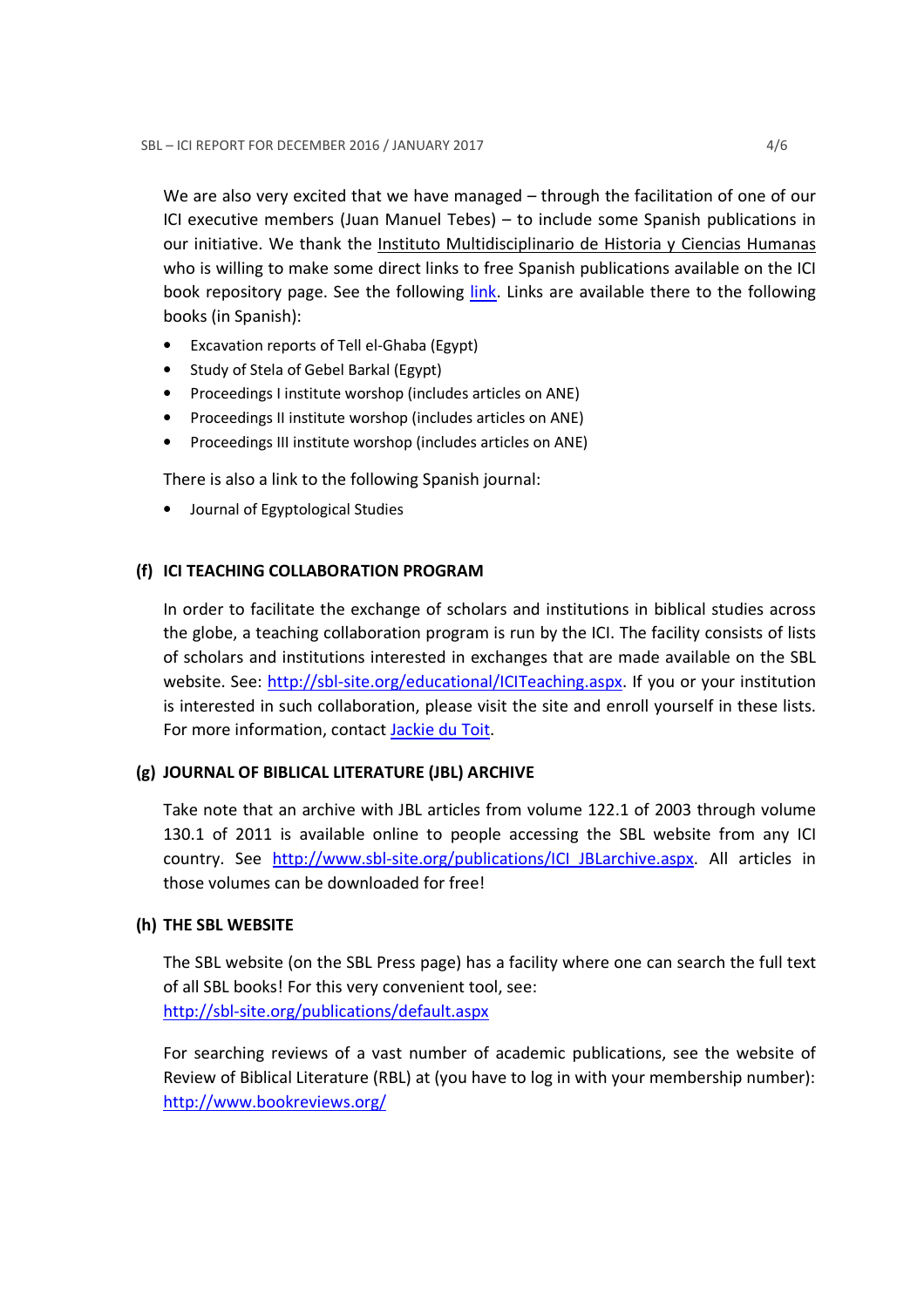### (i) EVENTS

The SBL maintains a significant list of events taking place anywhere in the globe. For the full list please go to http://www.sbl-site.org/meetings/events.aspx

A selection of events is listed below—mainly those taking place in ICI regions. Please provide information on conferences in your region, including calls for papers, to Sharon Johnson at sharon.johnson@sbl-site.org.

### April 9-12, 2017

### 2017 Annual Meeting of the New Testament Society of Southern Africa (NTSSA)

Meeting will be held at Stellenbosch University, South Africa. The 2017 NTSSA Annual Meeting will be directed by the subgroup for Pauline Studies. Closing date for proposals: 13 February 2017. Email for more Information

### July 8-22, 2017

### Philosophical Investigation of the Hebrew Scriptures, Talmud and Midrash

This conference will seek to elucidate the classical Jewish theology of torah from heaven in light of recent challenges. We are especially interested in papers that seek a better understanding of the views presented in the Hebrew Bible, Talmud and Midrash, according to which the torah is to be seen as entering the world through, or being given shape by, God's speech to Moses and Israel at Mt. Sinai.

Please direct correspondence to gavriell@herzlinstitute.org

August 7-11, 2017 2017 SBL International Meeting Berlin, Germany https://www.sbl-site.org/meetings/Internationalmeeting.aspx

November 18-21, 2017 2017 SBL Annual Meeting Boston, Massachusetts https://www.sbl-site.org/meetings/Annualmeeting.aspx

#### (j) SBL EDUCATIONAL RESOURCES FREELY AVAILABLE

There are links to numerous educational resources on the SBL website. The following are freely available: (i) Resources on Teaching the Bible; (ii) Freely downloadable Hebrew, Greek and Transliteration fonts (amongst others); (iii) Resources on Bible translations and commentaries; and (iv) Research tool resources.